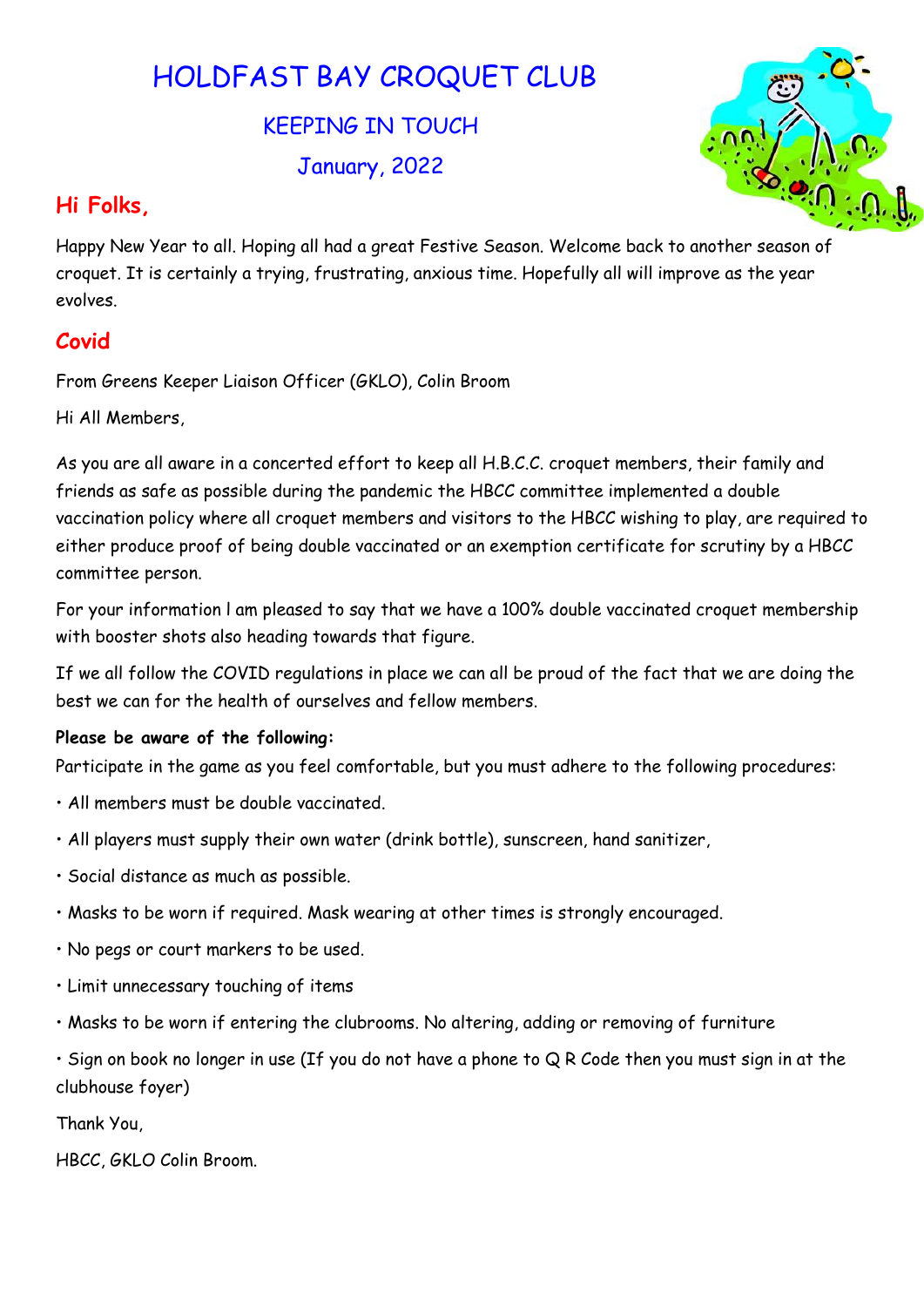# Nominations for HBCC Committee Offices

At the up coming AGM in May the various Offices of the HBCC Committee terms' end. The committee is calling for nominations for these vacant Offices. Current sitting members can re-nominate but new nominations are strongly encouraged.

The following Offices will become vacant:

Manager,

Secretary

Club Captain

Communications

Greens Keeper Liaison Officer

There are the five main Offices however there are also seats for general committeepersons. Of the five members there are currently only four occupying the five Offices (Margaret Frost Secretary & Communications). As there is a need for a non-specific Office committeeperson, Paul Wahlsted's eclectic skill-set was a good fit and he graciously accepted the role.

As aforementioned there are currently only five sitting members but there can be a total of eight that sit on the HBCC committee. This helps spread the workload and brings a wider range of perspectives to the committee table. The HBCC committee likes to see itself as pro-active rather than reactive but at times it is called on to respond as situations arise.

This committee in cooperation with the Club Holdfast Board of Management has improved the HBCC amenities, most notably the new equipment shed and the refurbishment of the western end of Green C, and has been pro-active in encouraging camaraderie, the safety of HBCC members and the pursuit of success in pennants competition.

Overall the HBCC has earned the respect of the other clubs through its commitment to becoming a better club serving its members, South Australian croquet and its immediate community. The current committee hopes that its endeavours have assisted to this end.

It trusts that its work will continue with the input of all its members. If you consider your knowledge and skill-set could improve on the current work of the committee and enrich the future of the HBCC please give serious consideration in nominating for a vacant HBCC Office.

Regards,

David Hayter

Manager

Holdfast Bay Croquet Club